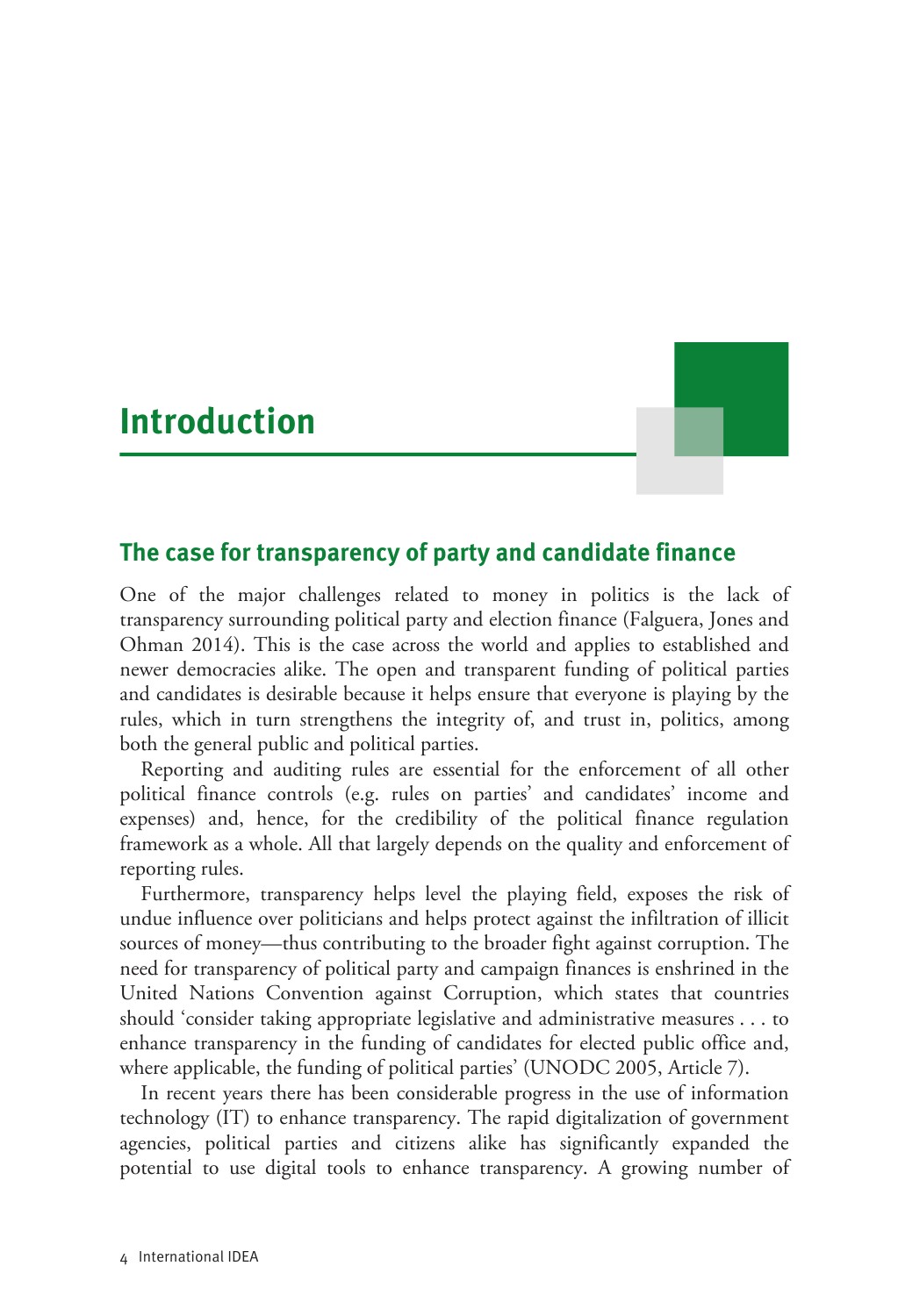

countries therefore assert that the broader global demand for financial transparency, from public bodies to private corporations, is best met by having political parties, candidates and other reporting entities file reports online to the oversight agency, which then makes this data publicly available on its website. The following sections describe online reporting and disclosure and its benefits.

# **What is online reporting and disclosure?**

Online reporting refers to the process of submitting reports online either via a website or using dedicated software. These two options are discussed in more detail in section 1.4. The data that are submitted online then feed into an internal agency database. This allows the oversight agency to easily categorize, sort and store the data, which in turn helps it carry out compliance checks. It also gives the agency the ability to filter the data and publish it on its website in the form of a disclosure database. This integrated system automatically generates the data published online, although the agency's content management system (CMS) may be programmed to filter it and hide certain details from public view. In theory, political finance reports filed electronically can be published in real time, presuming the regulations allow for this.

Online reporting does not include digitally scanned copies of paper reports, since they are mostly not machine-readable and cannot be automatically fed into a database. Scanned portable document format (PDF) files are of limited value, as they are not searchable. Optical readable questionnaires may be an alternative, but they are less efficient and secure than online reporting. In Norway, optical questionnaires are offered as an alternative to online reporting, and are used by around five per cent of reporting units.

# **Why online reporting and disclosure?**

When a country builds an online reporting and disclosure system, it becomes part of a wider societal effort to protect and enhance the integrity of politics. Such a system complements other transparency and anti-corruption efforts, and in many countries is concretely linked to other systems through the sharing of data. As Santiso and Roseth (2017) observe: 'In the anticorruption arena, the real value of open data lies in the ability to interconnect multiple datasets to discern patterns and expose signs of corruption'.

Online political finance reporting and disclosure systems form part of broader transparency efforts to make official data more publicly available and accessible, and contribute to efforts to increase the capacity and professionalism of candidates and political parties. More specifically, online disclosure sites help quickly publish data in a user-friendly format, which gives voters a more informed picture of the flows of party and campaign finance, and empowers them to hold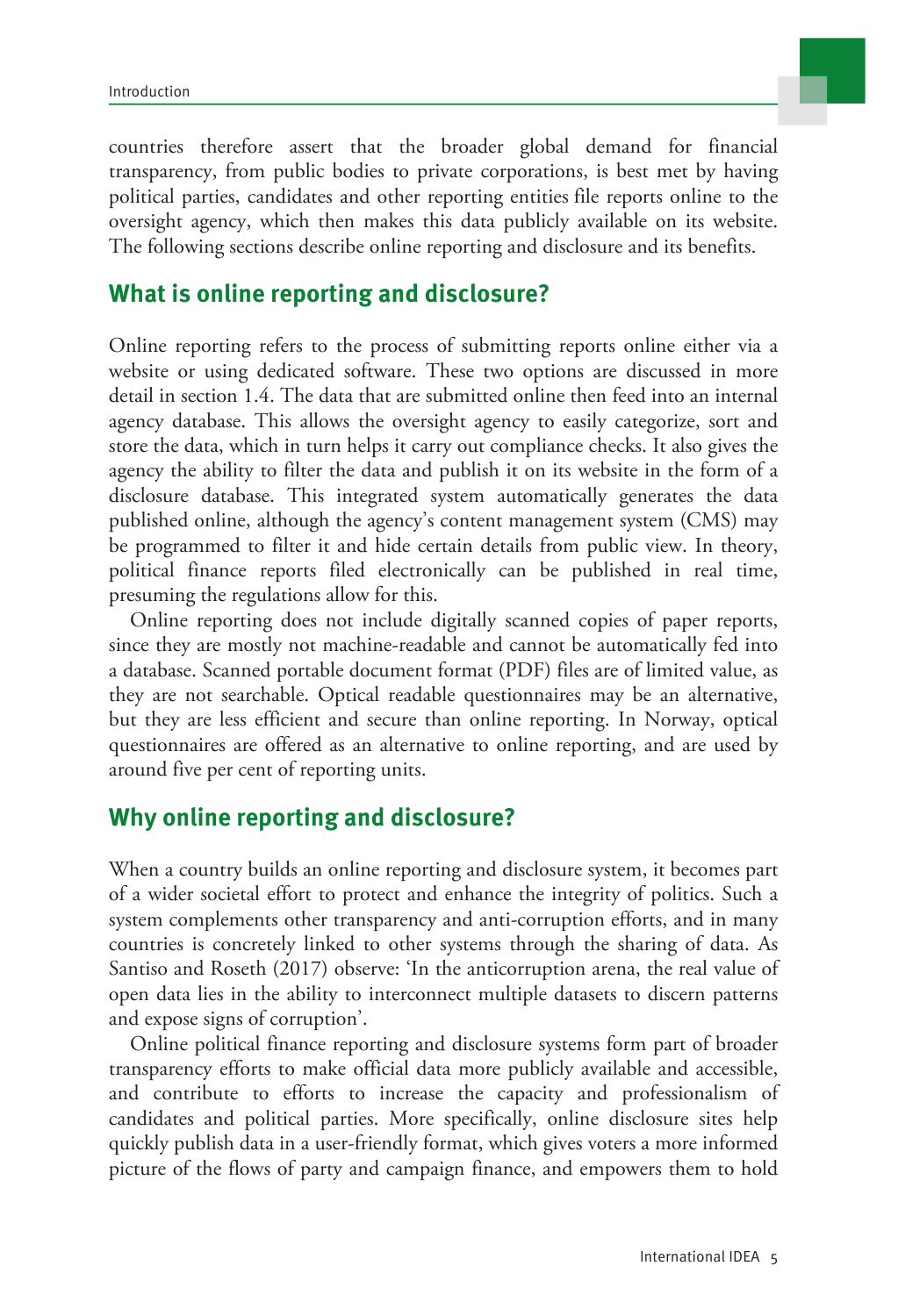parties and candidates to account. Figure I.1 outlines the general process of online reporting and disclosure.



### **Figure I.1. The process of online reporting and disclosure**

While the introduction of such a system is not a panacea for political finance reporting, it forms an important part of a society's anti-corruption efforts. It does not mean that political parties and candidates will change their reporting habits overnight, or necessarily be more honest in reporting their income and expenditures. Yet it can exert pressure to submit accurate and detailed data, as an online system with a database facilitates the scrutiny of filed data. The open nature of a public disclosure database can also create public or media pressure on political parties to improve their reporting habits.

While there is little hard evidence regarding the impact of these online systems, anecdotal evidence from a number of countries cited in this Guide indicates that their introduction has facilitated the process of verifying submitted data, and has led to increased media and civil society scrutiny of published data.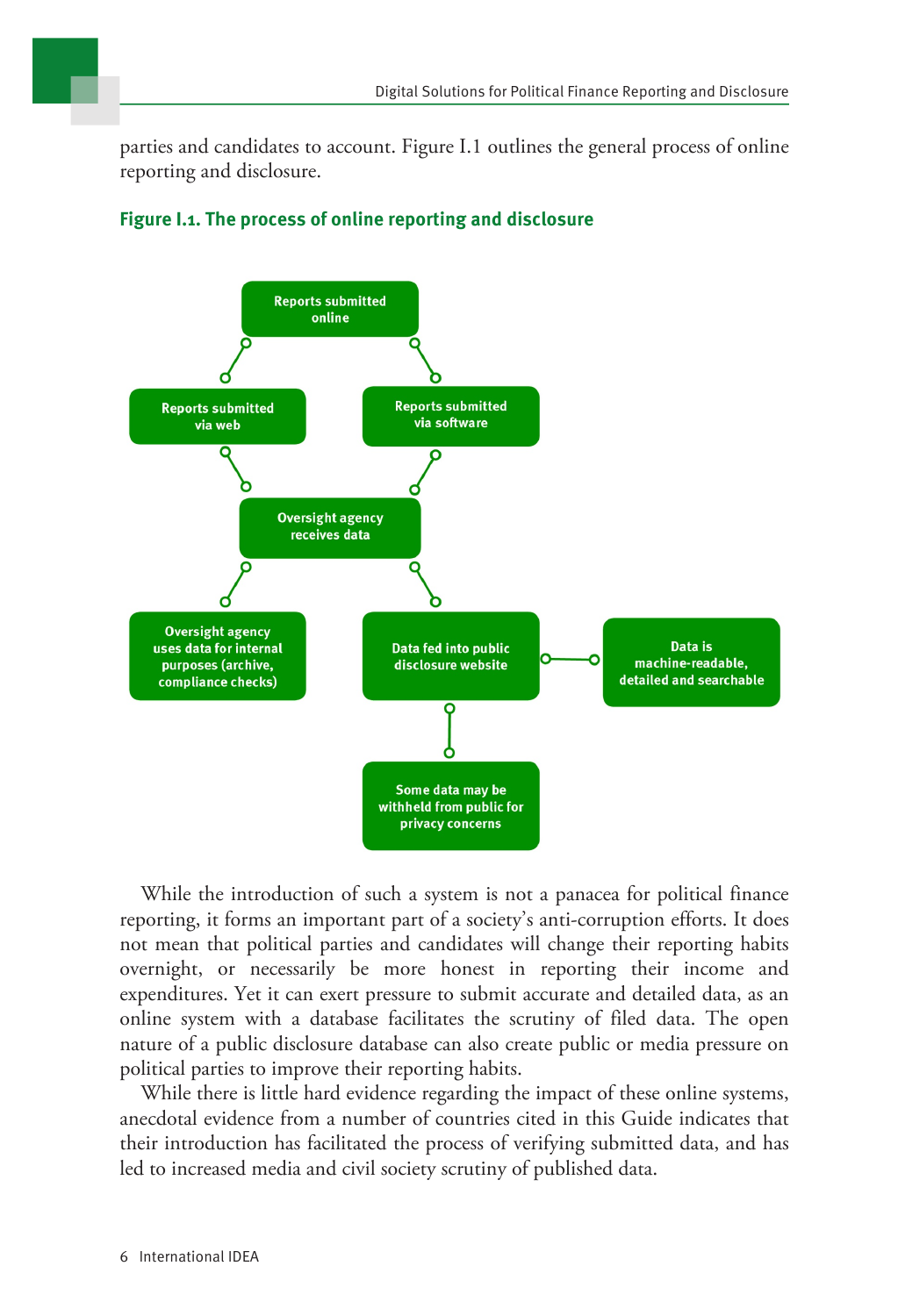

#### **The benefits and risks of online reporting and disclosure**

Online reporting and disclosure has a number of advantages over paper reports or digitally scanned copies for all stakeholders, as outlined in Table I.1. These benefits are based on feedback received from oversight agencies that have already introduced online systems.

| <b>Type of benefit</b>   | For reporting entities (e.g.<br>political parties, candidates)                                                                                                                                                                                       | For oversight agencies                                                                                                                                                                                                                                           | For the public and civil<br>society                                                                                                                                                                  |
|--------------------------|------------------------------------------------------------------------------------------------------------------------------------------------------------------------------------------------------------------------------------------------------|------------------------------------------------------------------------------------------------------------------------------------------------------------------------------------------------------------------------------------------------------------------|------------------------------------------------------------------------------------------------------------------------------------------------------------------------------------------------------|
| <b>Time saving</b>       | Time is saved by not having to<br>print, scan or mail reports;<br>having a user account that<br>records and stores previously<br>entered information (such as<br>details on donors) means that<br>users can easily draw on this<br>data when needed. | Online systems sort and file<br>data automatically, and can<br>feed directly into the public<br>website. Thus agency staff<br>do not need to manually re-<br>enter data for public<br>disclosure purposes.                                                       | An accessible and user-<br>friendly database with<br>searchable and<br>downloadable data<br>greatly facilitates the<br>ability of journalists and<br>civil society groups to<br>scrutinize the data. |
| Data integrity           | Reporting entities have<br>greater control over submitted<br>data; once reports are filed<br>the data should not be<br>alterable by the oversight<br>agency. Online reporting also<br>ensures agencies do not make<br>data entry errors.             | Machine-readable data can<br>be easily analysed,<br>compared, filtered and<br>statistics generated (e.g.<br>largest donors, or amounts<br>spent on types of campaign<br>expenditure).                                                                            | An online database<br>helps civil society hold<br>parties and candidates<br>financially accountable.                                                                                                 |
| Comprehensive<br>records | Private user accounts allow<br>users to maintain<br>comprehensive records of all<br>submitted data, both past<br>and present. Party HQ can<br>also track and monitor how<br>funds are being allocated and<br>spent at the local level.               | Comprehensive records of<br>party and candidate income<br>and expenditure can be<br>made available for internal<br>purposes.                                                                                                                                     | Detailed data for party<br>and candidate finances<br>remains available as a<br>public record for future<br>reference.                                                                                |
| Flexibility              | Users can save a reporting<br>session and return to<br>complete or amend it at a<br>later date. Regulations<br>permitting, amendments can<br>even be made after reports<br>have been submitted.                                                      | Cross-referencing the data<br>with other official<br>databases such as tax.<br>population or business<br>registries can significantly<br>aid verification efforts. A<br>system can also be<br>calibrated to flag<br>inconsistencies or<br>anomalies in the data. | Users can search for and<br>access the specific data<br>that meets their needs.                                                                                                                      |
| Efficiency               | Having all data located in one<br>place online means political<br>parties do not need to<br>maintain multiple lists of<br>donors and expenditures.                                                                                                   | Received data are stored.<br>filed and archived instantly,<br>and incomplete reports are<br>rejected.                                                                                                                                                            | Media and civil society<br>watchdogs can access<br>information without<br>having to contact the<br>oversight agency.                                                                                 |

#### **Table I.1. A summary of the benefits of online reporting and disclosure**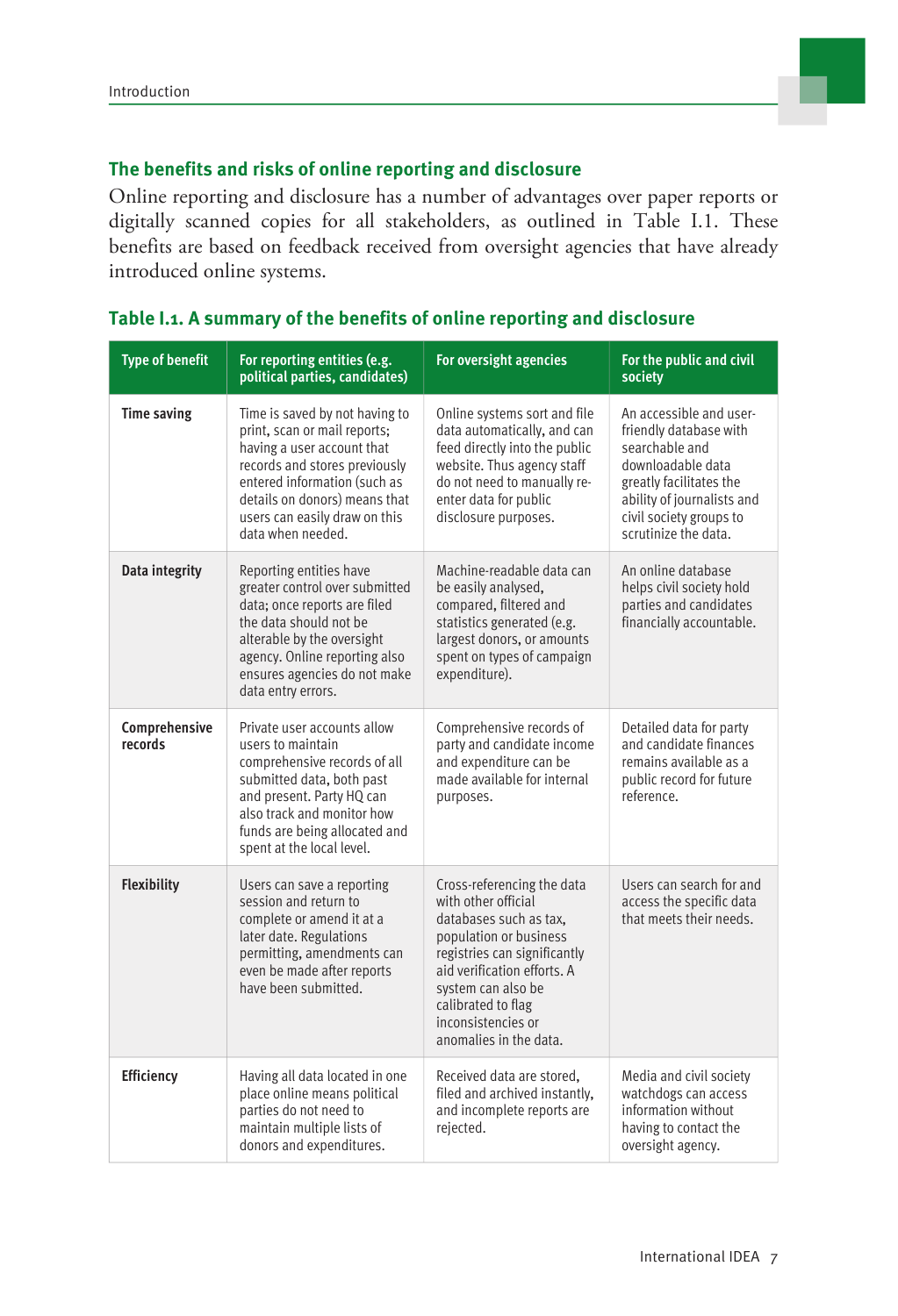| <b>Type of</b><br>benefit | For reporting entities (e.g. political<br>parties, candidates)                                                                                                                                                                                                                                                                            | For oversight<br>agencies                                                                                                                         | For the public and civil<br>society                                                                                                                                                                                                                                |
|---------------------------|-------------------------------------------------------------------------------------------------------------------------------------------------------------------------------------------------------------------------------------------------------------------------------------------------------------------------------------------|---------------------------------------------------------------------------------------------------------------------------------------------------|--------------------------------------------------------------------------------------------------------------------------------------------------------------------------------------------------------------------------------------------------------------------|
| Accuracy                  | Online reporting facilitates<br>submission of complete and<br>accurate reports: incomplete<br>reports are automatically rejected<br>by the system. While mistakes are<br>still possible, a well-designed<br>system will minimize this (e.g. by<br>flagging dubious content or asking<br>users to review data before final<br>submission). | Because fewer<br>data are entered<br>manually by the<br>oversight agency.<br>the risk of human<br>error is reduced.                               | An online database serves as a<br>baseline for journalists and<br>other civil society actors to<br>assess the accuracy of<br>financial information and<br>launch investigations into<br>inaccurate or fraudulent data,<br>or possible illicit sources of<br>funds. |
| <b>Transparency</b>       | Information is requested and<br>processed by the system in a<br>transparent and impartial way.                                                                                                                                                                                                                                            | In most contexts.<br>an online public<br>disclosure<br>database is the<br>best way to share<br>political finance<br>data with the<br>most people. | A well-designed disclosure<br>database accessed via an<br>oversight agency's website<br>that publishes data in a timely<br>manner provides maximum<br>public transparency.                                                                                         |

There are also some risks associated with online reporting and disclosure which can, however, be mitigated and managed, including:

- *Sensitive information*. It may be that some data should not be made public. In some cases, the oversight agency may be provided with more information than it is allowed to publish. To avoid publishing data that should remain private, clear rules should be created for the CMS to ensure confidential data is not disclosed.
- *Inaccurate information*. Inaccurate or private data may be accidentally published by those filing reports. This risk is heightened when data is published in real time. Some countries allow parties and candidates to amend submitted data in order to mitigate this risk.
- *Online security*. A website or online database could be hacked. This risk should be taken seriously and thoroughly evaluated; appropriate measures must be taken to minimize it (see section 2.8).
- *Capacity*. The system may not be able to handle the volume of data it will receive, especially during peak periods, such as around election time or the end of the financial year. This risk can be managed by stress testing the system and planning for an array of contingencies in advance.
- *Availability*. The system may not be available when it is needed. All necessary measures and precautions should be taken to ensure that the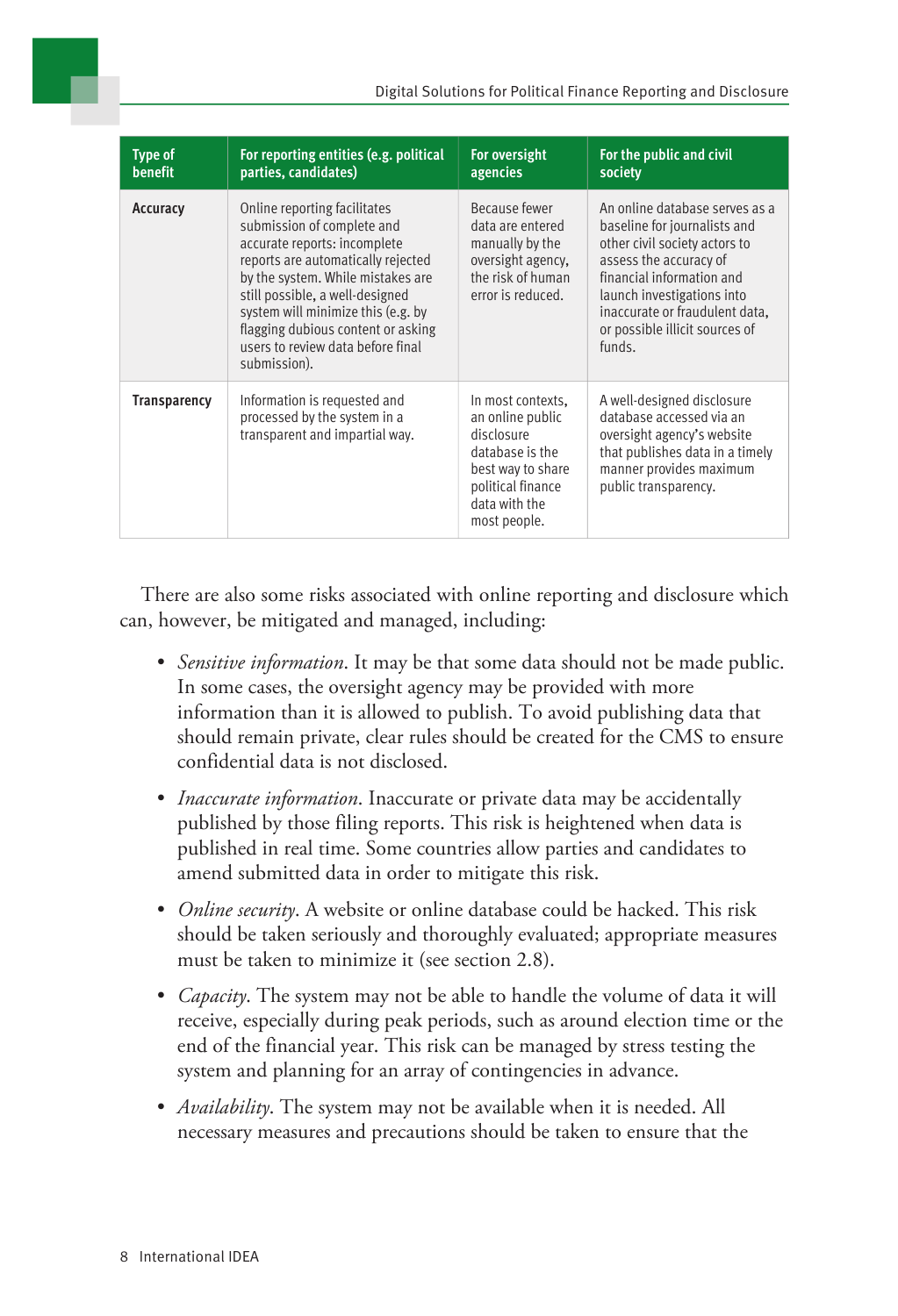

reporting system is working continuously, and a clear contingency plan should be made for system failure—especially in the lead-up to any deadlines for filing reports.

- *Maintenance*. If the reporting/disclosure system has been developed by an external company, its future maintenance should be carefully considered (e.g. with regard to the length and type of contract, where knowledge of the system sits, and how and when to move to a new supplier with minimum disruption).
- *Costs*. Developing and maintaining a system may incur unexpected costs. It is crucial to budget as accurately as possible, as developing and maintaining a robust online reporting and disclosure system is expensive, and runs the risk of going over budget if not properly planned.
- *Impartiality*. There is a risk that the oversight agency presents data in a biased fashion. To ensure impartiality, it should therefore carefully consider how it presents data on the public disclosure site.
- *Adaptation*. The oversight agency, as well as political parties and candidates, may find it difficult to adapt to a new reporting system. The adoption of a new way of filing reports and a new way of receiving, processing and disclosing data will entail a steep learning curve. Political parties are often organizationally weak and have limited administrative capacities. The oversight agency can provide guidance and training, and be flexible during the transition to a new online system.

# **Online reporting and disclosure systems**

According to International IDEA's Political Finance Database, although 62 per cent of countries require political parties and/or candidates to publicly disclose financial information, such data are often only available in hard copy or, in summarized or PDF form when published online. Thus, it can be hard (or even impossible) for the public to extract useful or meaningful data. Only a small number of countries currently have an online political finance reporting system that feeds data into a public disclosure database. Yet more and more countries recognize the advantages and have the means to build such a system. The online systems of the countries highlighted in Figure I.2 are summarized in Annex A.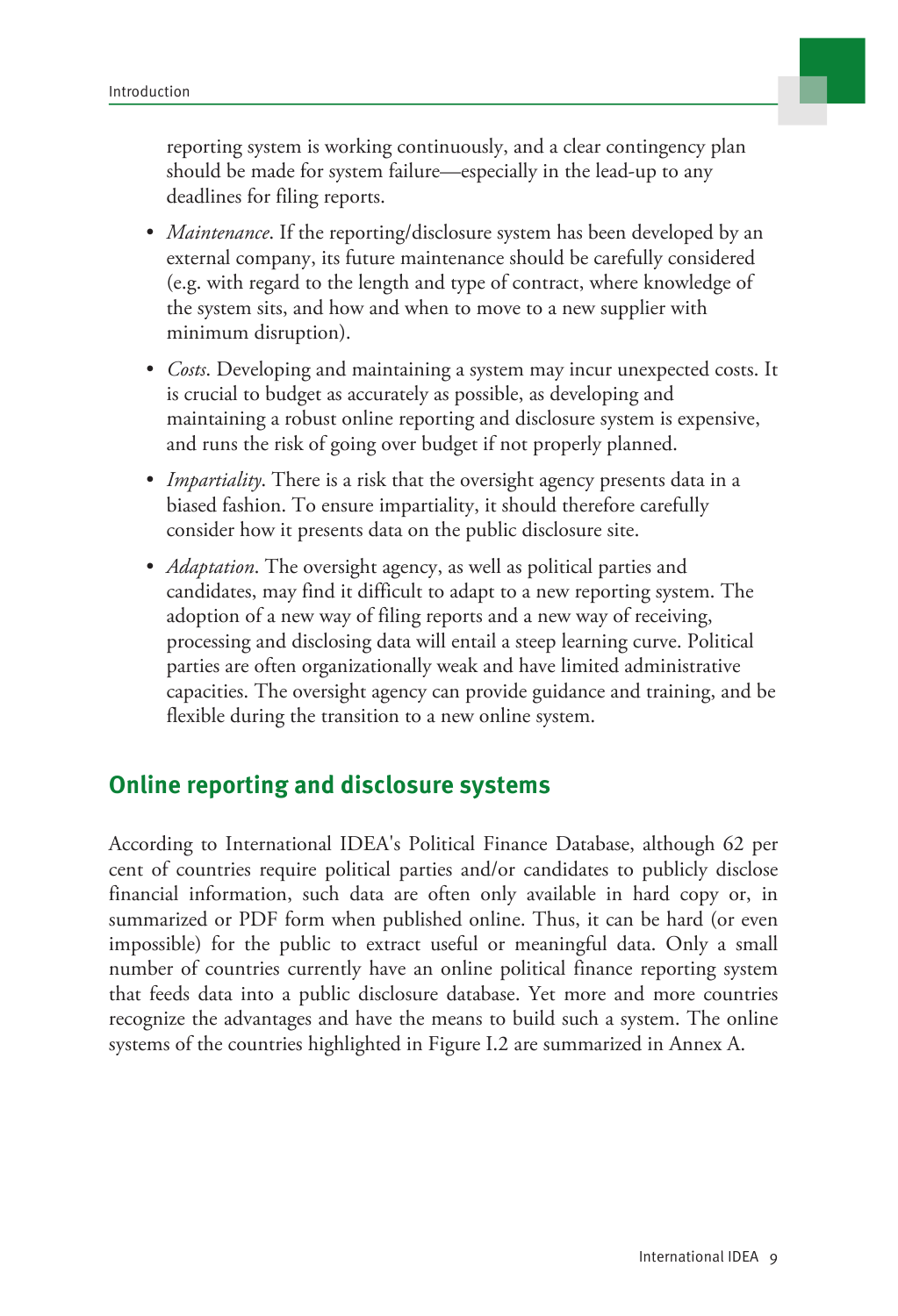### **Figure I.2. Online reporting and disclosure systems for political finance around the world**



*Note*: The data in this map is based on International IDEA research up to July 2017, and is not necessarily exhaustive.

# **About this Guide**

This Guide is a resource for those who are considering, planning or currently building an online reporting and disclosure system for political finance data. It is concerned primarily with the development process rather than the technicalities of building such a system. Getting the process right is crucial to the success of any system. Without careful thought and preparation that take sinto account the design and implementation processes, the resulting system may not meet the required objectives or aims, or may be unfeasible or unsuitable for its context.

It is beyond the scope of this Guide to make recommendations on the content of political finance regimes or analyse what should (or should not) be covered by regulations. The starting point is thus the legal and regulatory framework in a given context. The Guide also builds on two years of research. In 2015, International IDEA conducted a series of interviews with staff from oversight agencies from a dozen countries around the world. The interviews focused on the agencies' current practices and on the challenges involved in collecting political party and campaign finance data. These discussions revealed a clear consensus regarding the need for online reporting and disclosure, as well as a demand for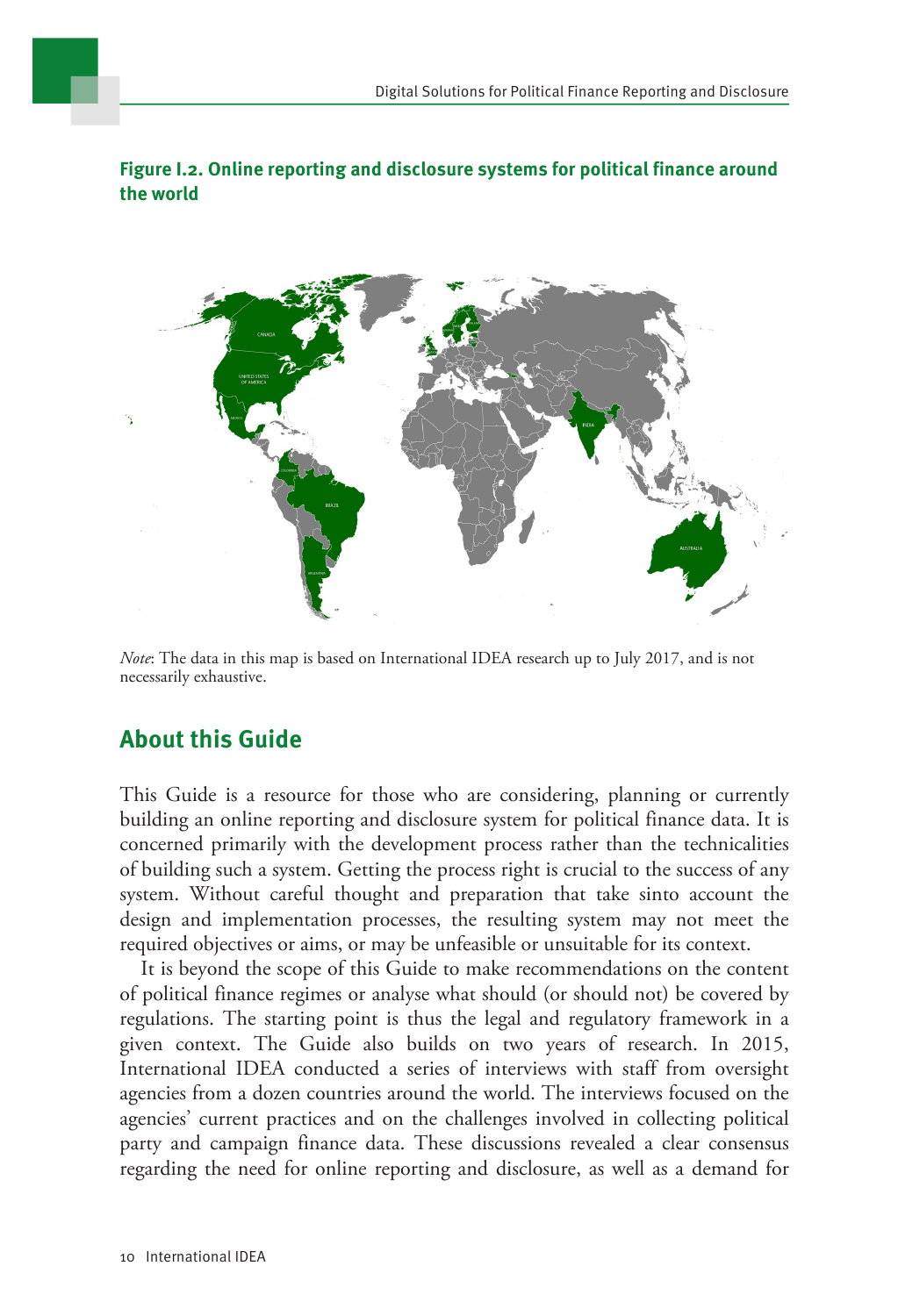guidance on how to build such a system. To meet this demand, International IDEA gathered knowledge from countries with online systems already in place. In December 2015, it convened an expert meeting of representatives from the oversight agencies of Australia, Estonia, Finland, Latvia, Norway, Sweden, the United Kingdom and the United States to learn about their experiences of building online reporting systems. International IDEA also held bilateral conversations with Brazil, Canada, Chile, Colombia, Georgia and India in 2015 and 2016 about their respective systems (International IDEA 2016; Jones 2017a). It has since shared these lessons with countries that are considering building their own systems, such as Bosnia and Herzegovina, Moldova and Ukraine (Jones 2017b). This Guide draws on experiences and lessons from these political finance oversight agencies, as well as supplementary independent research.

The Guide is not intended to be a one-size-fits-all blueprint, but rather a reference tool that will help oversight agencies build online reporting and disclosure systems that are tailored to their local context. More broadly, it is designed to contribute to better party and campaign finance reporting and greater transparency of political finance data.

#### **Who is it for?**

This Guide helps oversight agencies design and build the right system for their needs and context by learning from the experiences of other countries. The target audience is political finance oversight agencies, namely the authority or authorities responsible for receiving, scrutinizing, and making public party and campaign funding and expenditure reports. In particular, it can be useful to decision-makers within oversight agencies, such as election commissioners, when considering whether to develop an online system, and to project managers and IT developers in charge of developing a system. Countries with widespread computer usage and Internet penetration, together with a desire to improve the transparency of money in politics, stand to gain the most from using this Guide.

#### **How to use it**

This Guide is intended as a stand-alone resource tool and reference material. It does not need to be read in order. The Guide can also serve as background material to in-country assistance that International IDEA can provide to political finance oversight agencies. International IDEA can provide such assistance upon request and feed into the development process at certain key junctures. It has developed training materials for this purpose, which build on the lessons and experiences found in this Guide. Among other areas, it can provide guidance on conducting a feasibility study, assessing user needs and compiling user guidance material.